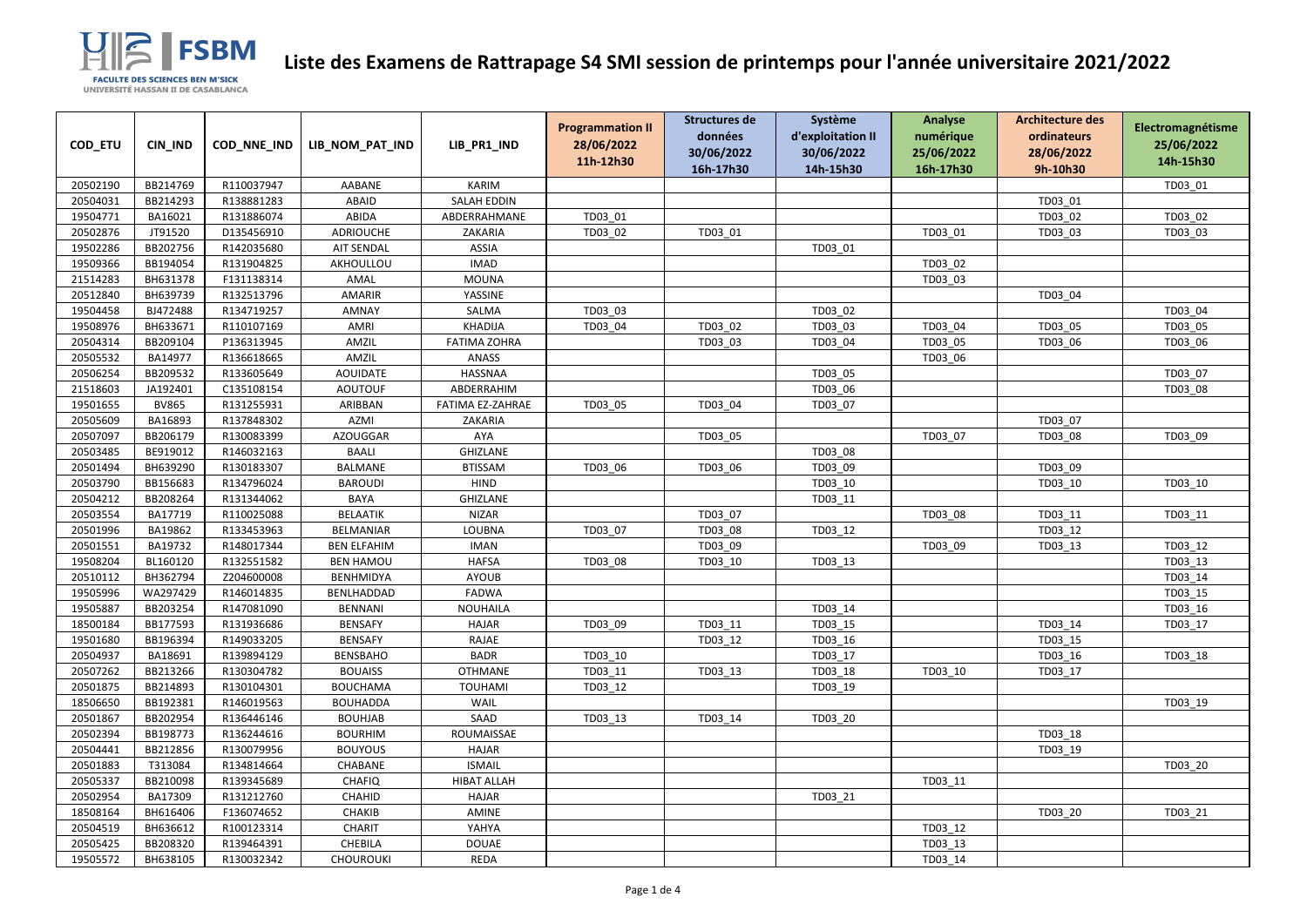

| COD_ETU  | CIN_IND  | COD_NNE_IND | LIB_NOM_PAT_IND       | LIB_PR1_IND           | <b>Programmation II</b><br>28/06/2022 | Structures de<br>données | Système<br>d'exploitation II | <b>Analyse</b><br>numérique | <b>Architecture des</b><br>ordinateurs | Electromagnétisme<br>25/06/2022 |
|----------|----------|-------------|-----------------------|-----------------------|---------------------------------------|--------------------------|------------------------------|-----------------------------|----------------------------------------|---------------------------------|
|          |          |             |                       |                       | 11h-12h30                             | 30/06/2022               | 30/06/2022                   | 25/06/2022                  | 28/06/2022                             | 14h-15h30                       |
|          |          |             |                       |                       |                                       | 16h-17h30                | 14h-15h30                    | 16h-17h30                   | 9h-10h30                               |                                 |
| 19513193 | BL163831 | R110013628  | <b>CHRAIBI</b>        | <b>FATIMA EZZAHRA</b> |                                       |                          |                              |                             | TD03_21                                |                                 |
| 20501878 | BJ472915 | R131293639  | CHTIBA                | ELMOSTAFA             |                                       |                          |                              | TD03_15                     |                                        | TD03_22                         |
| 17505493 | BB179796 | R131779679  | DAHHANE               | <b>ISMAIL</b>         | TD03_14                               | TD03_15                  | TD03_22                      | TD03_16                     |                                        |                                 |
| 19507855 | bb202194 | R132581031  | <b>DAOUIL</b>         | SOUKAINA              |                                       |                          |                              | TD03 17                     | TD03 22                                | TD03 23                         |
| 20501492 | BL166483 | R131266825  | DELLAJI               | <b>HIBA</b>           |                                       |                          | TD03_23                      | TD03_18                     | TD03_23                                | TD03_24                         |
| 20513206 | ZT309280 | S131217698  | DIB                   | <b>NOUHAILA</b>       |                                       |                          |                              |                             | TD03_24                                | TD03 25                         |
| 20512465 | BJ475879 | K132439213  | <b>DOUAF</b>          | ANAS                  |                                       |                          | TD03_24                      |                             |                                        | TD03_26                         |
| 20503012 | BB205115 | R134473062  | <b>DRIOUCH</b>        | ANAS                  |                                       |                          | TD03_25                      | TD03_19                     | TD03_25                                |                                 |
| 19501637 | BB198413 | R146072260  | <b>ECH CHAKERY</b>    | SALMA                 |                                       |                          |                              |                             |                                        | TD03 27                         |
| 20502685 | BB213247 | R139245929  | <b>ECHCHAKIRI</b>     | <b>HAIDAR</b>         |                                       |                          |                              | TD03_20                     |                                        | TD03_28                         |
| 20502451 | T319652  | R138835574  | EL ALJA               | <b>NAJI</b>           | TD03 15                               |                          | TD03_26                      |                             | TD03_26                                | TD03_29                         |
| 20501921 | BA15979  | R130146160  | <b>EL AMARI</b>       | MOHAMED               | TD03_16                               | TD03_16                  | TD03 27                      |                             | TD03 27                                | TD03 30                         |
| 20504768 | BB110393 | Z152100936  | <b>EL HAFYANI</b>     | ABDESSAMAD            |                                       |                          | TD03_28                      |                             |                                        |                                 |
| 19504995 | BM42373  | R133345602  | EL HAIDAOUI           | KHAOULA               |                                       |                          |                              | TD03_21                     | TD03_28                                | TD03 31                         |
| 17507571 | BJ454298 | R130670590  | EL HAOUARI            | ABDERRAHMANE          | TD03 17                               | TD03 17                  | TD03_29                      | TD03 22                     | TD03_29                                | TD03 32                         |
| 20508588 | PA246746 | D130403521  | EL HASSANI            | <b>HASNA</b>          | TD03_18                               | TD03_18                  | TD03_30                      | TD03_23                     | TD03_30                                | TD03_33                         |
| 20502472 | BB206387 | R130070242  | EL HATTAB EL IBRAHIMI | SALMA                 |                                       |                          | TD03_31                      |                             |                                        | TD03_34                         |
| 19506588 | BB197254 | R141023043  | EL KAIMI              | AYMAN                 |                                       |                          | TD03_32                      |                             | TD03_31                                |                                 |
| 19506158 | BB203851 | R147002038  | EL OUADIH             | <b>OSSAMA</b>         | TD03_19                               |                          |                              |                             |                                        | TD03_35                         |
| 16510220 | WA203087 | F138295347  | <b>EL YATIM</b>       | YASSIN                | TD03 20                               | TD03_19                  | TD03_33                      | TD03_24                     | TD03_32                                |                                 |
| 20501885 | BB209181 | R130078797  | EL YAZIDI             | <b>AYOUB</b>          |                                       |                          |                              |                             | TD03_33                                |                                 |
| 19507726 | Bb203636 | R130548293  | <b>ELKACEM</b>        | SOUFIANE              |                                       |                          | TD03_34                      | TD03_25                     |                                        | TD03_36                         |
| 20503014 | BH639063 | R110161888  | ELKARMY               | SALMA                 |                                       |                          |                              |                             |                                        | TD03 37                         |
| 19504958 | BM40566  | R134419970  | <b>ELMAATAOUI</b>     | <b>HASNA</b>          | TD03 21                               | TD03 20                  | TD03 35                      |                             |                                        |                                 |
| 19514162 | PB262976 | D148025613  | ELMAKKIOUI            | ABDESSADEQ            | TD03_22                               | TD03_21                  | TD03_36                      | TD03_26                     | TD03_34                                | TD03_38                         |
| 20516607 | AJ339    | J134188076  | ELMARIKH              | <b>CHOUAIB</b>        |                                       | TD03 22                  | TD03_37                      |                             | TD03_35                                |                                 |
| 20505039 | BB203179 | R139773643  | ELMOQUIALLE           | SOUKAINA              |                                       |                          |                              |                             | TD03 36                                | TD03 39                         |
| 20504264 | BB209318 | R130067507  | EL-MOURTAZAK          | SAMI                  | TD03_23                               |                          |                              | TD03 27                     | TD03_37                                | TD03_40                         |
| 19500955 | BH634500 | R139845242  | ELOUANNASS            | SAFAA                 |                                       |                          | TD03_38                      |                             |                                        | TD03 41                         |
| 20506884 | BB205690 | R130503809  | <b>ENNACIRI</b>       | <b>MEHDI</b>          |                                       |                          |                              |                             | TD03 38                                | TD03_42                         |
| 19506713 | BB147440 | R138895766  | <b>ESSOUIDI</b>       | <b>OUSSAMA</b>        |                                       |                          | TD03_39                      | TD03 28                     |                                        |                                 |
| 20505594 | BH639703 | R100123335  | ES-SOUISSY            | <b>DIYAA</b>          |                                       |                          |                              |                             |                                        | TD03 43                         |
| 20501893 | BB214013 | R130138898  | EZ-ZIRAGUE            | <b>IKRAME</b>         |                                       |                          | TD03 40                      | TD03_29                     |                                        | TD03_44                         |
| 19507880 | BB200652 | R137890099  | <b>FALAKI</b>         | AMINA                 |                                       |                          | TD03 41                      |                             | TD03 39                                | TD03 45                         |
| 20504759 | BB213991 | R144049287  | <b>FANDI</b>          | ZINEB                 |                                       |                          |                              |                             |                                        | TD03 46                         |
| 19509406 | T310116  | G148025879  | <b>FANIDI</b>         | <b>MAROUA</b>         | TD03 24                               |                          |                              |                             | TD03 40                                | TD03 47                         |
| 19508663 | BH632739 | R134589196  | <b>FENNYN</b>         | CHAIMAA               |                                       |                          |                              |                             |                                        | TD03 48                         |
| 20506486 | BH639160 | R100101011  | <b>FIKRI</b>          | <b>ACHRAF</b>         |                                       |                          | TD03 42                      |                             |                                        |                                 |
| 20502331 | BB208399 | R131350017  | <b>GAOUZI</b>         | <b>FATIMA</b>         |                                       |                          | TD03 43                      |                             |                                        |                                 |
| 19506743 | BB197687 | R138760483  | <b>GHANIM</b>         | SALAH-EDDINE          |                                       |                          |                              |                             | TD03_41                                |                                 |
| 20504847 | BB203990 | R131550624  | <b>HABIB</b>          | SAMYA                 |                                       |                          |                              |                             | TD03_42                                |                                 |
| 20504776 | BB209108 | R130892687  | <b>HATIM</b>          | HASNAA                |                                       |                          | TD03 44                      |                             |                                        |                                 |
| 18500752 | BH626980 | R131488744  | HEDDAR                | ABDESSAMAD            |                                       |                          |                              |                             |                                        | TD04 01                         |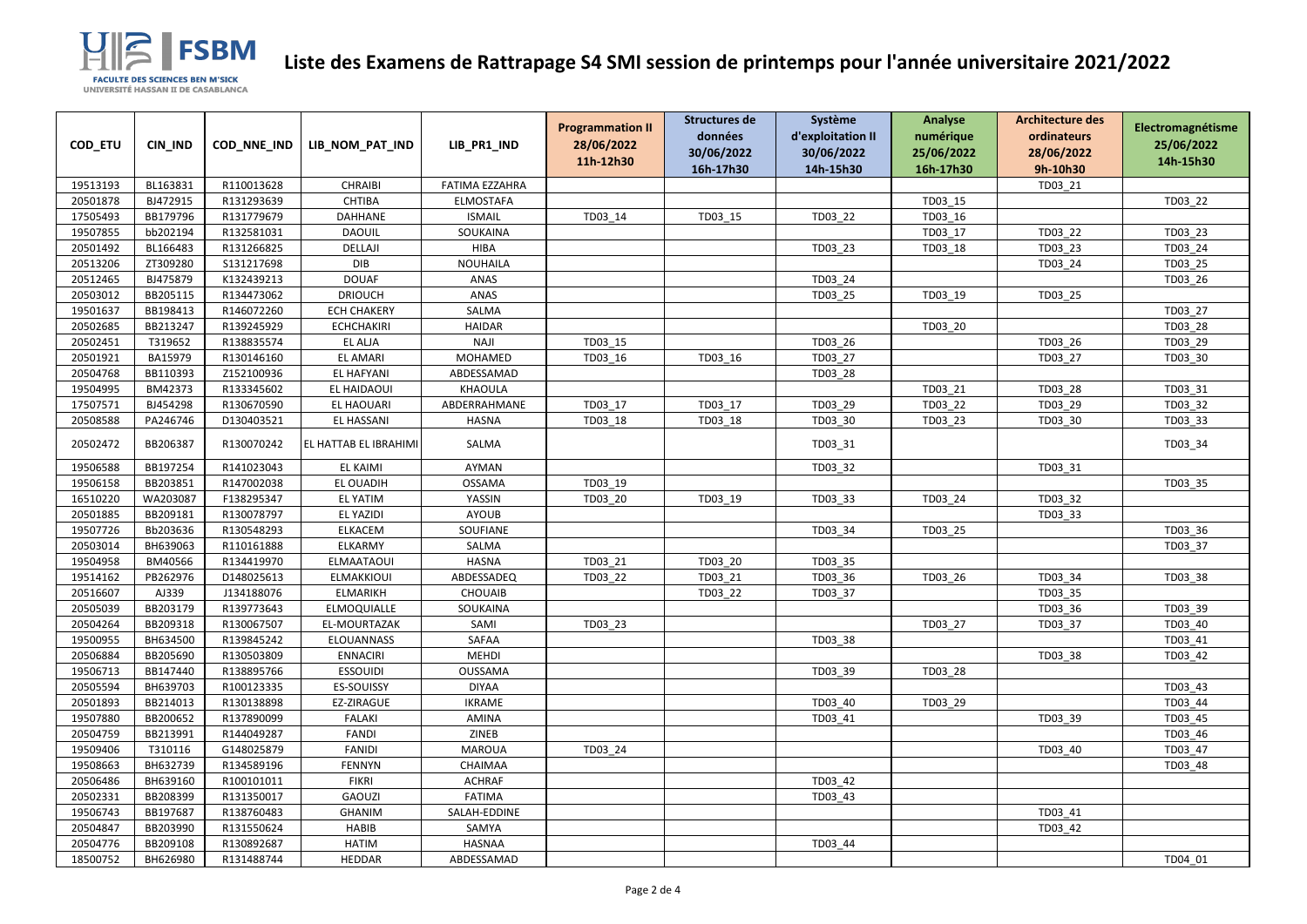

|          |               |             |                  |                 | <b>Programmation II</b> | Structures de | Système           | <b>Analyse</b> | <b>Architecture des</b> | Electromagnétisme |
|----------|---------------|-------------|------------------|-----------------|-------------------------|---------------|-------------------|----------------|-------------------------|-------------------|
| COD_ETU  | CIN_IND       | COD_NNE_IND | LIB_NOM_PAT_IND  | LIB_PR1_IND     | 28/06/2022              | données       | d'exploitation II | numérique      | ordinateurs             | 25/06/2022        |
|          |               |             |                  |                 | 11h-12h30               | 30/06/2022    | 30/06/2022        | 25/06/2022     | 28/06/2022              | 14h-15h30         |
|          |               |             |                  |                 |                         | 16h-17h30     | 14h-15h30         | 16h-17h30      | 9h-10h30                |                   |
| 19504682 | BB203524      | R130462532  | <b>ICHO</b>      | NOUHAILA        | TD03_25                 | TD03_23       | TD03_45           |                | TD03_43                 |                   |
| 19500233 | BB193994      | R130848726  | <b>JAMAL</b>     | <b>BADR</b>     | TD03_26                 | TD03_24       | TD03_46           | TD03_30        | TD03_44                 | TD04 02           |
| 20506412 | BJ473005      | R110037992  | <b>JANAH</b>     | SALMA           |                         |               | TD03 47           |                |                         |                   |
| 20502172 | BJ479376      | R131300619  | KADJAHOU         | ABDERRAHIM      |                         | TD03 25       | TD03 48           |                | TD03_45                 |                   |
| 19501942 | BA14612       | R110024700  | <b>KAISSOUNI</b> | <b>OUSSAMA</b>  |                         |               | TD04 01           |                |                         |                   |
| 17511010 | BL152096      | R130344059  | KARROUM          | ABDERRAHMANE    |                         |               | TD04 02           |                | TD03 46                 |                   |
| 19501101 | BB196178      | R131878319  | <b>KESOUATI</b>  | <b>OUALID</b>   |                         |               |                   |                | TD03_47                 |                   |
| 19509479 | BH635768      | R136878309  | <b>KHAIRI</b>    | MOHAMED         |                         |               |                   | TD03 31        | TD03_48                 | TD04 03           |
| 20512433 | PB272881      | D133132614  | KOUTI            | <b>ASMAA</b>    |                         |               |                   | TD03 32        |                         |                   |
| 19503775 | BB202253      | R136473137  | LAARABI          | CHAIMAE         |                         |               |                   | TD03_33        | TD04_01                 | TD04_04           |
| 19512884 | BB199843      | R138915081  | LABBANE          | <b>AZEDDINE</b> |                         | TD03_26       |                   |                |                         |                   |
| 20506102 | <b>BV792</b>  | M138218791  | LACHHAB          | <b>FATIMA</b>   |                         |               |                   |                | TD04 02                 |                   |
| 19500210 | BK717049      | R147064894  | LAGHMARI         | ALI             | TD03_27                 | TD03_27       | TD04_03           |                | TD04_03                 | TD04_05           |
| 19502477 | BB196647      | R139907626  | <b>LAHMIDI</b>   | AYMANE          |                         |               |                   |                | TD04 04                 |                   |
| 19513302 | <b>BW5265</b> | G146024871  | <b>LAMRABTI</b>  | ANASSE          |                         |               |                   | TD03_34        | TD04_05                 |                   |
| 20504323 | BB202745      | R138597181  | LAZIM            | <b>HAFSA</b>    |                         |               | TD04 04           |                |                         |                   |
| 20501515 | BJ474353      | R130197573  | LAZRAF           | <b>IBTISSAM</b> |                         |               | TD04 05           |                | TD04_06                 | TD04 06           |
| 19500656 | BM40593       | R134419935  | LEKHBAL          | <b>GHIZLANE</b> |                         |               |                   |                |                         | TD04 07           |
| 20502540 | BB204250      | R139232303  | LYASSIMI         | <b>IBRAHIM</b>  |                         | TD03 28       |                   |                |                         |                   |
| 16502921 | BB161901      | R138867668  | <b>MANOUB</b>    | <b>OTHMANE</b>  | TD03 28                 | TD03 29       | TD04 06           | TD03 35        | TD04 07                 |                   |
| 21514259 | BB191986      | R143081832  | <b>MARDY</b>     | <b>GHIZLANE</b> |                         |               | TD04_07           |                |                         | TD04_08           |
| 19503737 | BH633888      | R130025616  | MARZAK           | <b>KHAWLA</b>   |                         | TD03 30       |                   |                |                         |                   |
| 19513533 | WA293776      | R139462803  | <b>MAYAT</b>     | ABDELLATIF      | TD03 29                 | TD03 31       | TD04 08           |                | TD04_08                 | TD04 09           |
| 19507999 | BM42402       | R132635517  | MAZOUARI         | ZAKARIA         |                         | TD03_32       | TD04 09           |                |                         |                   |
| 20503693 | BJ478748      | R133445354  | MEJGARI          | SALMA           |                         |               | TD04 10           |                | TD04 09                 |                   |
| 20508549 | BB207993      | R133236958  | <b>MENIOUI</b>   | ABDELMOUNAIM    |                         |               | TD04_11           |                |                         | TD04 10           |
| 19501396 | BH634606      | R130069308  | <b>MESTAOUI</b>  | YASSER          |                         | TD03_33       | TD04_12           |                | TD04 10                 | TD04 11           |
| 20501899 | BM44089       | R139488974  | <b>MIFTAH</b>    | <b>KAOUTAR</b>  |                         |               |                   |                | TD04 11                 |                   |
| 19502328 | BJ467087      | R130045240  | <b>MONIR</b>     | OUSSAMA         | TD03 30                 | TD03 34       | TD04 13           |                | TD04_12                 | TD04 12           |
| 19501856 | <b>BV541</b>  | R130028240  | <b>MORCHID</b>   | LAILA           |                         |               | TD04 14           |                |                         |                   |
| 20503589 | BH639412      | R100099519  | <b>MORSLI</b>    | CHAIMAA         |                         | TD03 35       | TD04 15           | TD03 36        |                         | TD04 13           |
| 20501898 | BA21640       | R137540104  | <b>MOUKI</b>     | <b>BASMA</b>    | TD03_31                 | TD03 36       | TD04_16           |                | TD04_13                 |                   |
| 20503956 | BJ474173      | R138358920  | <b>MOUMNIN</b>   | <b>HOUDA</b>    |                         |               |                   | TD03 37        |                         |                   |
| 19506497 | BB196719      | R120056825  | <b>MRICH</b>     | YOUSRA          | TD03_32                 |               | TD04 17           |                |                         | TD04 14           |
| 19501741 | BL163648      | R139737379  | NACERDINE        | <b>MERYEM</b>   |                         |               |                   |                |                         | TD04 15           |
| 8000851  | BB 75679      | 2826361340  | <b>NADIR</b>     | <b>ASMAA</b>    | TD03_33                 | TD03_37       | TD04_18           |                | TD04_14                 |                   |
| 19505268 | BW17381       | R133808371  | <b>NARJIS</b>    | YASSINE         |                         |               |                   |                |                         | TD04 16           |
| 20501409 | BA19952       | R134373410  | <b>OGBI</b>      | <b>AYOUB</b>    |                         |               |                   | TD03 38        |                         | TD04 17           |
| 20502395 | BB203562      | R136244638  | OULLAH           | <b>YOUNESS</b>  |                         |               |                   |                | TD04_15                 |                   |
| 19508604 | BH633745      | R145116849  | OUZIDAN          | <b>ACHRAF</b>   |                         |               | TD04 19           |                |                         | TD04 18           |
| 20502813 | BB213277      | R137215804  | RABHI            | KAWTAR          |                         |               |                   | TD03 39        |                         |                   |
| 18508489 | BH630465      | R137690074  | <b>RAFIK</b>     | <b>YOUNESS</b>  |                         |               |                   | TD03 40        | TD04_16                 | TD04 19           |
| 20505395 | BB214005      | R131273181  | RAZIK            | ABDERRAHMANE    |                         |               |                   | TD03 41        |                         | TD04 20           |
| 18501684 | BB177627      | R130134490  | RAZIK            | HAJAR           |                         |               | TD04_20           |                |                         |                   |